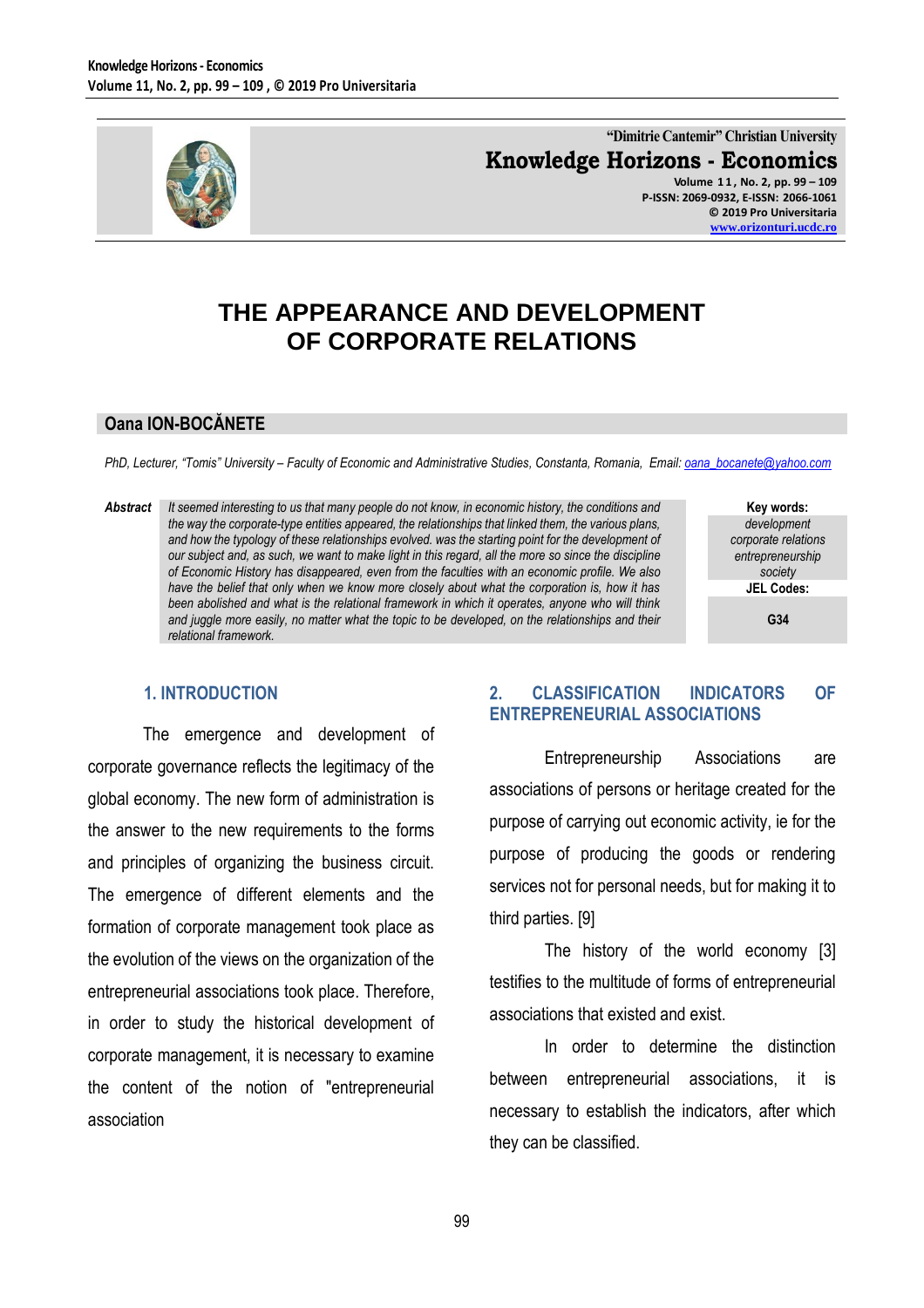Caves R. proposes the following system of indicators: [7]

1 The existence of the unique purpose (of the sole interest).

- 2 Heritage. In entrepreneurial associations, the patrimony is somewhat segregated by members of the association.
- 3 Liability of the members of the association. As far as the development of the entrepreneurial associations is concerned, the general responsibility of the members of the associations is under the responsibility of the associations on all responsibilities.
- 4 The affairs of the members of the associations. Also, to the extent of the development of the entrepreneurial associations, the common affairs of the members pass into the association's own affairs, which differ from the affairs of the members.
- 5 administration. If in the simplest forms of entrepreneurial associations the members direct the entrepreneurial association in the superior forms of associations, the direction is transmitted to a separate category of administration.â
- 6 Dependence of the management of entrepreneurial associations on the will of their members. In the simplest forms of associations this is expressed only in the need to coordinate the will of the

members with the will of other participants. In the higher forms of associations, it consists in making management decisions through the independent organization of the association, the will of which does not coincide with the will of the members of the association.

The author agrees with such a treatment of the classification of forms of entrepreneurial associations, because, first of all, these indices allow the classification of all forms of entrepreneurial associations. Secondly, these are the most important indicators. And thirdly, all these indicators allow, in the author's opinion, to draw a more precise mapping of the boundary between different forms.

# **3. THE EVOLUTION OF THE FORMS OF ANTREPRENORIAL ASSOCIATIONS**

Based on this classification, we will analyze the evolution of the forms of entrepreneurial associations and, within their limits, the emergence of the corporate form of business management.

The earliest and most simple forms of entrepreneurial association, in the opinion of Korten D., [14] were the simple societies. The members of such a society had a shared purpose, both separate and shared, and shared a common risk. However, the affairs were carried out by each member individually, under his own responsibility, the simple society being also called "hidden" because for third persons this association did not work.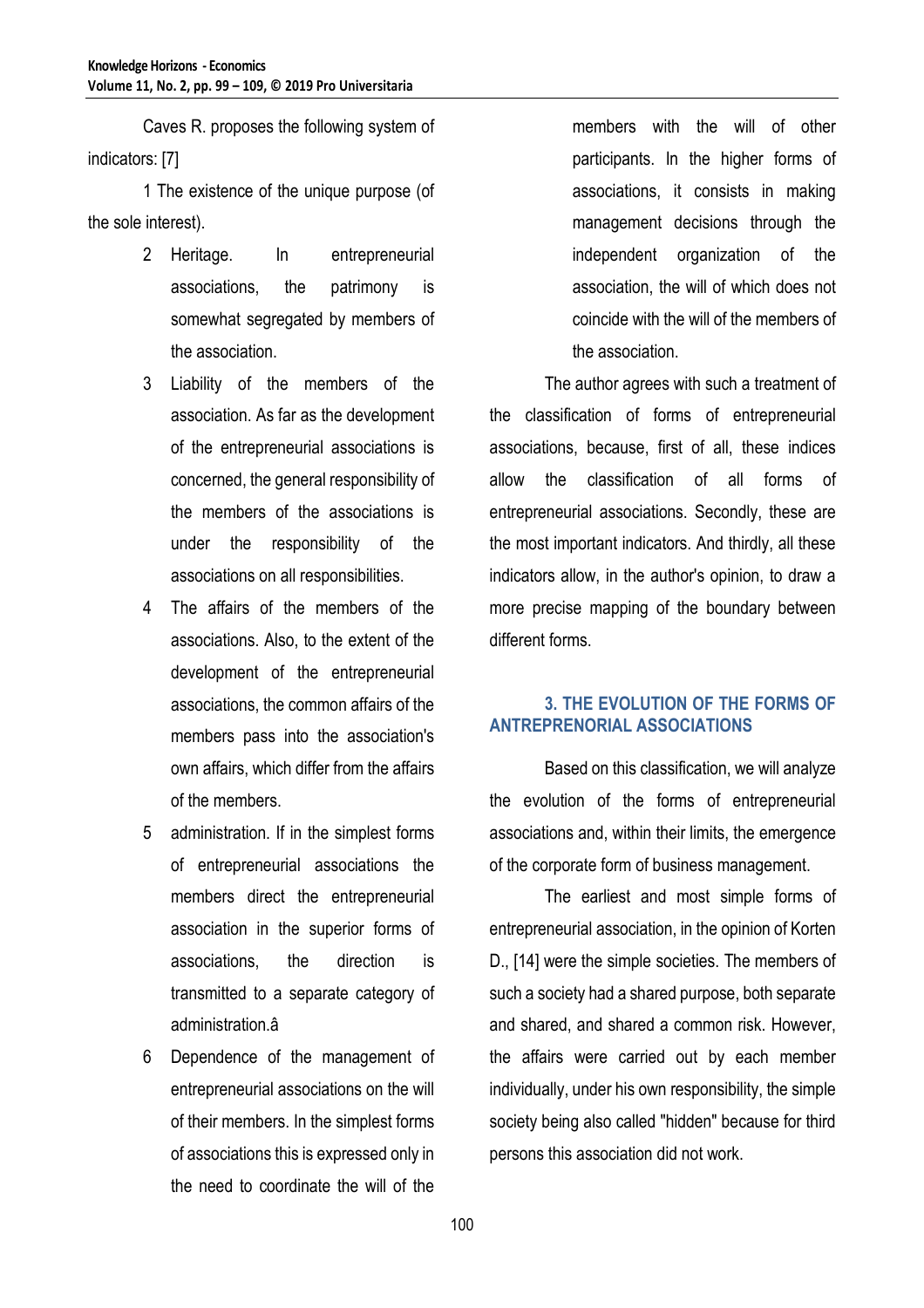This form of society was characterized by a strong personal influence of some special members, since such an association could not be conceived as something separate from its members and it did not form an independent subject. Thus, at its appearance, the entrepreneurial associations did not have corporate management features.

However, already in the following form - full society - it is noticed how entrepreneurial associations are separated from the personality of their members, but not so much that society is recognized as an independent subject. The complete association always forms a common patrimony, separate from other assets of the members of society. Administration of the association is carried out either by all members of the association, or by certain authorized members. Obligations on company assets and business liability are also common. So, compared to simple society, complete society does not show signs of effective association inside (between members), or signs of legal association outside (for third parties).

It is accepted that the first societies appeared in Ancient Greece in the 8th - 6th centuries BC. [11], their emergence being linked to the process of colonizing the Mediterranean coastline, the fall of communism and the formation of the Greek polis system. Polis (Greek polis) - city - state, social-economic and political form of state organization. The polis were made up of full-fledged citizens (members of society), each with the right to land ownership and political rights [12]. Subsequently, the form of society began to be used to create entrepreneurial associations in the 6th-5th centuries BC. in Ancient Rome (so-called Roman societies or "societies").

# **4. THE APPLICATION OF COMPANIES IN COMAND**

The next stage in the development of entrepreneurial associations is the emergence of limited partnerships (or societies based on faith). Two groups of participants are presented in this form of companies: the first group - analogous to the members of the full companies, the second group of participants is separate from the entrepreneurial activity of the company. That is, it does not directly participate in the administration, but only bears responsibility within the limit of its share in the association, it allows to approach the appearance of the corporate management element as a limited liability of the owners. In this way, limited partnerships can be treated as a step towards the subsequent separation of the entrepreneurial associations from the persons who create them and the appearance in the place of the new person's association of people as well as an initial form of transition from the personal entrepreneurial association to the patrimonial (capitalist) [13].

The first mentions of limited companies refer to the year 976 in Venice. However, in the opinion [13], a broad spread of limited companies took place only in the 12th century. In Italy these were the camendas, in Venice - colleges. This form allowed different social groups to participate in maritime trade, obtaining their income share, without bearing the dangers and difficulties of travel. At the same time, camendas also appeared in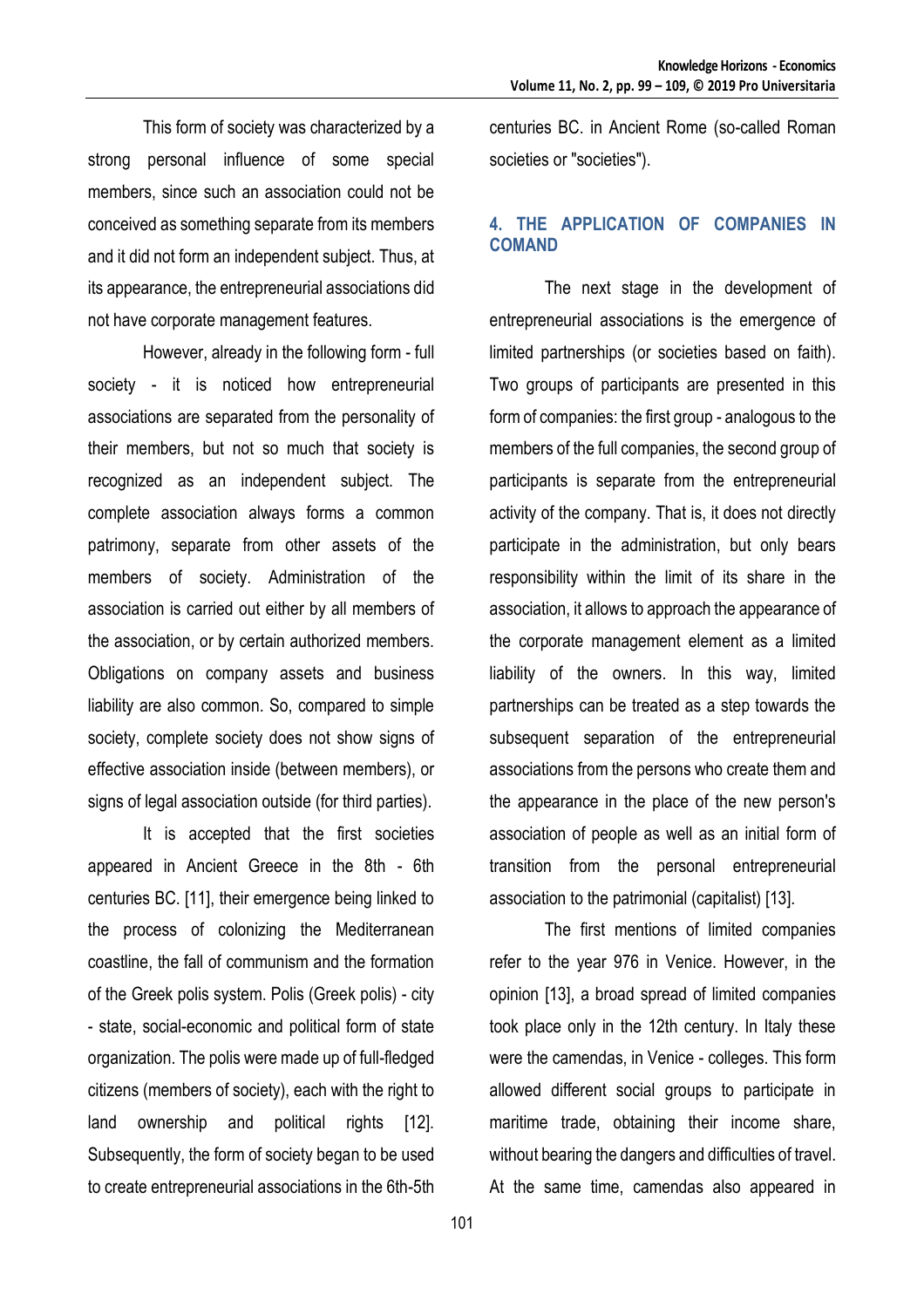France, Spain and the Arab East. In Germany, camendas appeared much later, but not on the basis of maritime trade, but from the Institute of Attorneys.

The first legislative regulation of the camend was marked in the French Trade Ordinance in 1673 and, as an independent economic subject, limited partnerships appeared in the French Commercial Code [15].

As the history of the development of entrepreneurial associations demonstrates, their gradual depersonalization took place, that is, the influence of some members of the entrepreneurial association on its activity was reduced. And at a certain stage in the development of the world economy, there was a need to create entrepreneurial associations not in the form of a group of people but in the form of a new independent legal subject, in which the associations would have been separated both from the rest of the members and from their will . This would have allowed not to stop the activity of societies in connection with the exit or death of members, as the legislation required it, and to make decisions unanimously, as it was so far, but by the majority of votes. Such an entrepreneurial association had to have a certain organization in order not to confuse the will of the association with the will of its members (although the will of the association was formed based on the will of the members).

## **5. LEGAL PERSON - AUTONOMOUS STRUCTURE**

The need arises from the implementation of the legal form "legal person". Its essence consists in moving from higher forms of participation to initial forms of personal participation [10]. That is, instead of the people's association, there is a new person created by the association of people.

Although the elements of the construction of a "legal person" already existed in the Middle Ages, for example, the Italian corpus misticum, and even in Ancient Rome (the Roman universities) [16], the clear criteria of the notion of legal person were formed in the century XIX. One explanation would be that the era of colonization and bourgeois revolutions advanced new demands on the organization of entrepreneurial associations. In legislative acts, however, this notion of legal person began to be used in the middle of the nineteenth century. For example, in the 1807 Commercial Code of France [17].

Thus, the next stage of the logical series of the entrepreneurial associations was the associations which cumulate the signs of companies and legal entities. The most widespread of these are today the limited partnerships and limited partnerships - legal entities (companies with some signs of legal person).

In complete societies - the legal person appears as an independent structure of the governing bodies. Although these structures are the same people, they are outside of entrepreneurial associations. A person is not the other members of the structure but is the organ of the legal person. It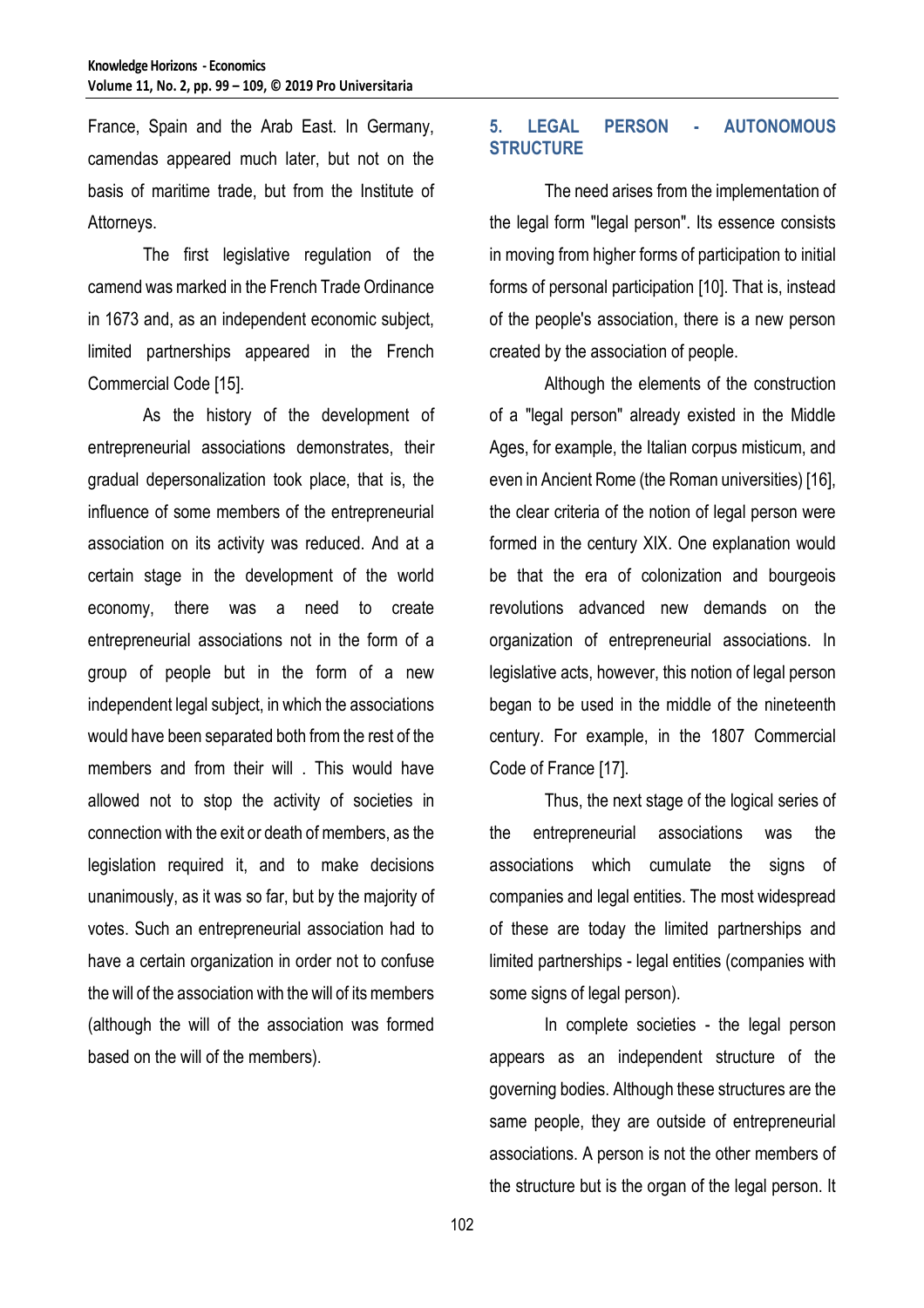changes the status of the patrimony of the complete society of the legal person - in common it becomes the sole patrimony of the legal person. At the same time, as the personal influence of a participant on such a legal person is high, the essential obligations, including liability for the obligations of the complete company - legal person, are also preserved.

The difference between limited partnerships and simple societies from the point of view of the legal person is that it is also in the construction of the uneducated person, examined above - in the presence of a major capitalist element. That is, the meaning of the money contribution of some of the participants prevails over the obligation to participate in the management of the entrepreneurial association.

## **6. THE LIMITED LIABILITY COMPANY**

Limited Liability Company is a legal entity that retains some association elements. As a legal person, the limited liability company owns a patrimony separate from the patrimony of its members, has independent organization and, ultimately, its members are not liable for its obligations. For the first time, the form of limited liability company was recognized in Germany in 1892, then in France and other Western European countries [2].

But with the capitalist elements, a certain personal element is also preserved, that is, the participants do not only submit the patrimonial contribution, but also hold a number of empowerments and obligations to the association. In this way, it is possible to exclude the member from its composition, etc. [8]

Therefore, it is possible to say about the emergence of such features of corporate management as the legal status of the corporation, the centralized management, because the management of the entrepreneurial association is not performed by all the members, but by a special body, and the limited liability of the members of the entrepreneurial associations towards the obligations of the latter.

The upper form of the entrepreneurial association, where the initial points of the entrepreneurial activity concentrate, where not only the personality, but first of all the patrimony (the capital), is the action company. That is why this form has spread most in the case of capitalist relations. Legislation in most developed countries only recognizes open-ended companies.

A specific feature of joint-stock companies, through which they differ from the legal entity as a company, is the transformation of the entrepreneurial association from the association of participants in the patrimony association. That is, the only obligation of the member of the joint stock company is the patrimonial contribution. Relationships do not arise between the members of the joint stock company, but between the joint stock company and the shareholders. With the emergence of the forms of entrepreneurial associations, the last and the main feature of corporate management emerges and develops - the free transfer by the shareholders of the share of shares (shares).

In Dunning J.'s opinion, attracting capital, the openended joint-stock company increases the number of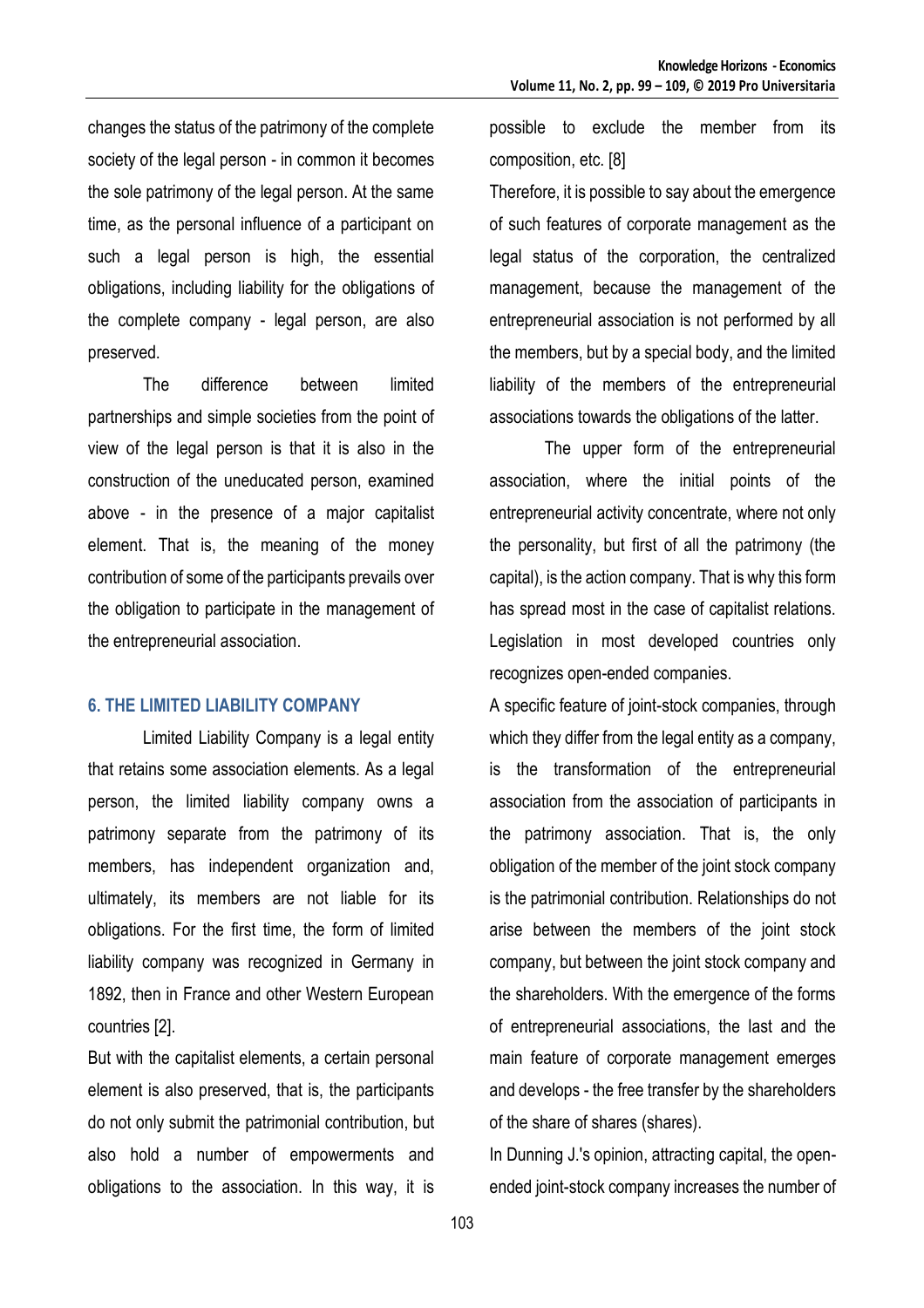members, and they do not play an important role in corporate governance, and the corporation is run by an organ system that practically does not take into account the opinion of the majority of members. ].

Thus, in the author's opinion, the corporate formation process has found a logical conclusion. Therefore, from the form of the entrepreneurial association to that of the joint stock company.

There are different views about the issue of the moment of the emergence of the corporation. Some researchers consider that the Dutch Ost-India Company was created in 1602. This occurred at the initiative of the state by merging commercial companies from the provinces of the Netherlands for the purpose of trade with Ost-India [8].

Initial capital amounted to 6.5 million guilders. The largest shareholding of 50% and 23% of executives had a province in Amsterdam [18].

The company was set up for a period of 21 years with the right to leave it at the expiration of 10 years from the moment of its establishment. According to the company's constitution, neither the annual shareholders' meeting nor the annual distribution of income were foreseen. Only at the end of 10 years, each of the members could participate in listening to the report.

Ost-India's shares have been traded on the Amsterdam stock exchange at the beginning of the 17th century, although they were not shares in the current formula, but only receipts confirming the quota. The alienation of the shares was made by simple registration in the company's registers in the presence of the person making the alienation, the buyer and the company director.

A special influence on the valuation of the company's shares had the successful or missed races of the navigation company, and in 1672 the company's shares with the nominal price of 100 guldens cost 650.

Company shareholders had patrimonial rights because the state's interference with the company's affairs made it unnecessary for shareholders to participate.

The main advantage of the company, compared to others, was the limited liability of the participants for the company's obligations.

The economic basis for the operation of the Dutch Company Ost-India was the monopolistic right to trade with India, later with China and Japan. As a result, the Company achieved a high return, analyzing bad management and confusing financial reports.

According to the same principle, other companies were created: in the Netherlands (the East Indian company), in England (the English company Ost-India), the companies for valorizing North America. In France (Canadian, Senegalese, East Indians), Prussia and Germany (Asian Commercial Company, Brandenburg African Company) as well as in Sweden, Denmark, etc.

In Boyer R.'s opinion, colonial companies were joint-stock companies, only by name [38]. The first joint stock companies, in his opinion, were created in England at the end of the seventeenth century.

The first was the Bank of England, which emerged in 1684 at the initiative of the state, which was interested in credit. The entire capital of the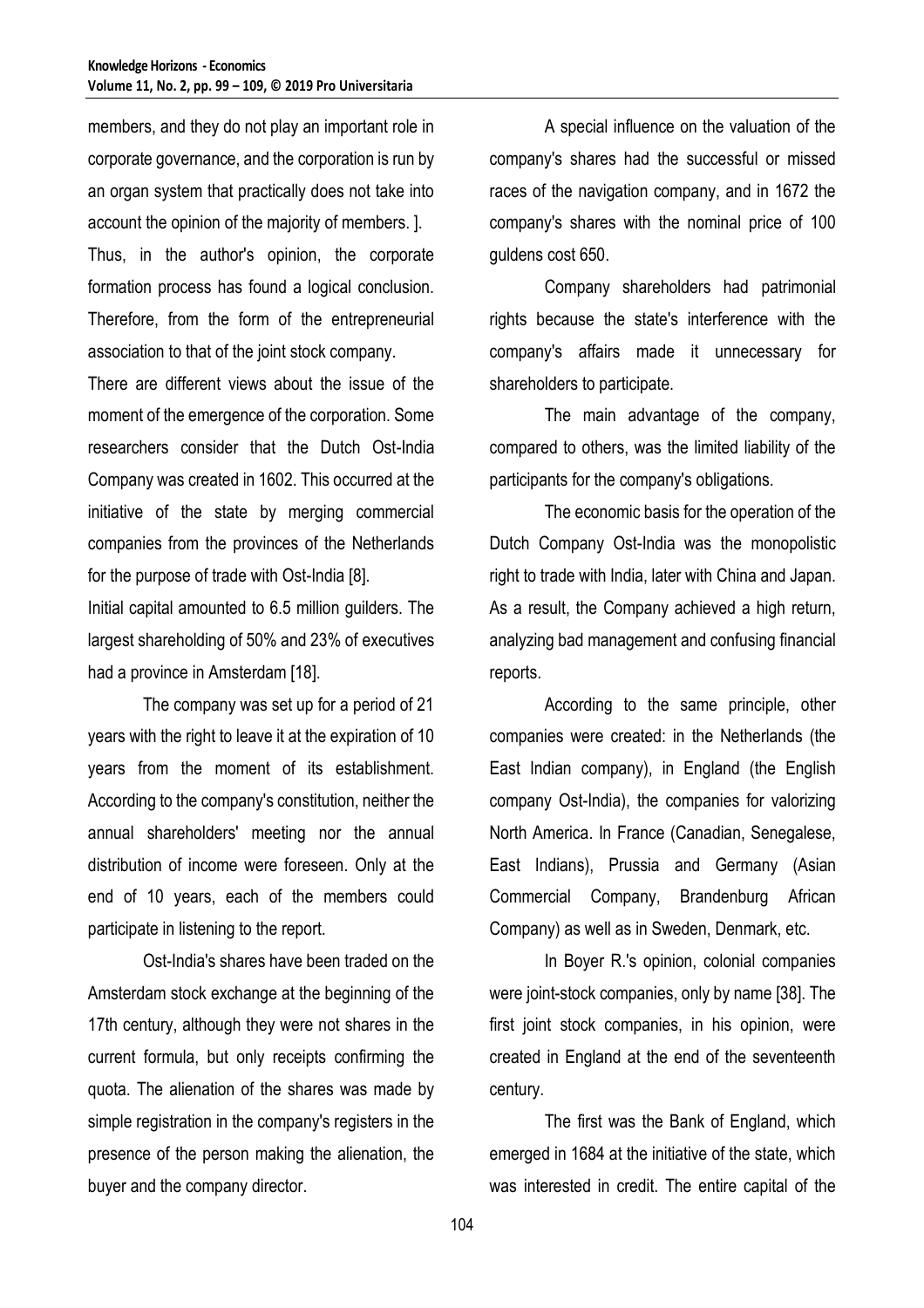corporation (1.2 million pounds, at the same time each shareholder could not hold shares in excess of 20,000 pounds) was loaned to the state with an annual interest rate of 8%, and later Bank of England became the only center borrower from England.

Until 1680, 49 companies were established in England, the shares of which were called "shares".

From 1680 to 1719, another 40 companies emerged from 1719 until 1720-190, but most of them were so-called "soap bubbles." The law that was later issued has banned the establishment of joint-stock companies for a fairly long period.

Explosion of the creation of joint stock companies in the U.S. the period after the end of the Independence War.

During the 10th years of the 18th century, 259 different corporations were set up, the cumulative place capital in 1803 constituted \$ 48.4 million, while only 8 of them were industrial, 29 - the banking - the rest - the commercial [1 ].

At the beginning of the nineteenth century, the development of the car industry, rail transport and shipbuilding in Western Europe also took the form of joint stock companies.

Approximately in the 20s of the nineteenth century, the joint-stock company became the main form of entrepreneurial association in the United States. and England. The entire nineteenth century is characterized by the prosperity of the joint stock companies (Manchester-Liverpool Railways, etc.).

Still one of the stages of the history of action, as stated [2, p.173], is the creation of economic associations of independent legal entities and monopolies. At the beginning of the nineteenth century, a first such association became the "Standart Oil" Trust (established in 1882) under the leadership of Jon Rockefeller, formed by the association of several oil corporations based on trusted property. The shareholders of these companies were founders of the trust and its beneficiaries.

A Board of 9 directors was created, to which shareholders handed over their shares in trust, in exchange for trust certificates, as a result of which the administration was sent to the Council, and the shareholders were receiving dividends on certificates.

After Rockefeller Trust, in the U.S. other trusts appeared: oleaginous cotton (1884), oil in oil (1885), alcoholic beverages, sugar, lead (1887).

Trusting with financial structures has favored the emergence of the so-called American financial dynasties, which virtually controlled the entire country. For example, the Morgan and Rockefeller groups on the eve of the First World War accounted for 56 percent of all US equity (ie \$ 22 billion worth of shares) [3].

Sherman's law adopted in 1890, and subsequent court decisions, imposed the monopolistic trusts either to end their existence or to change their shape. This fact favored the stormy development of such a form of joint stock company as the holding, which allowed the influence of the Sherman Law to be avoided. Explosion of holding companies in the U.S. took place between 1898 and 1902 [3].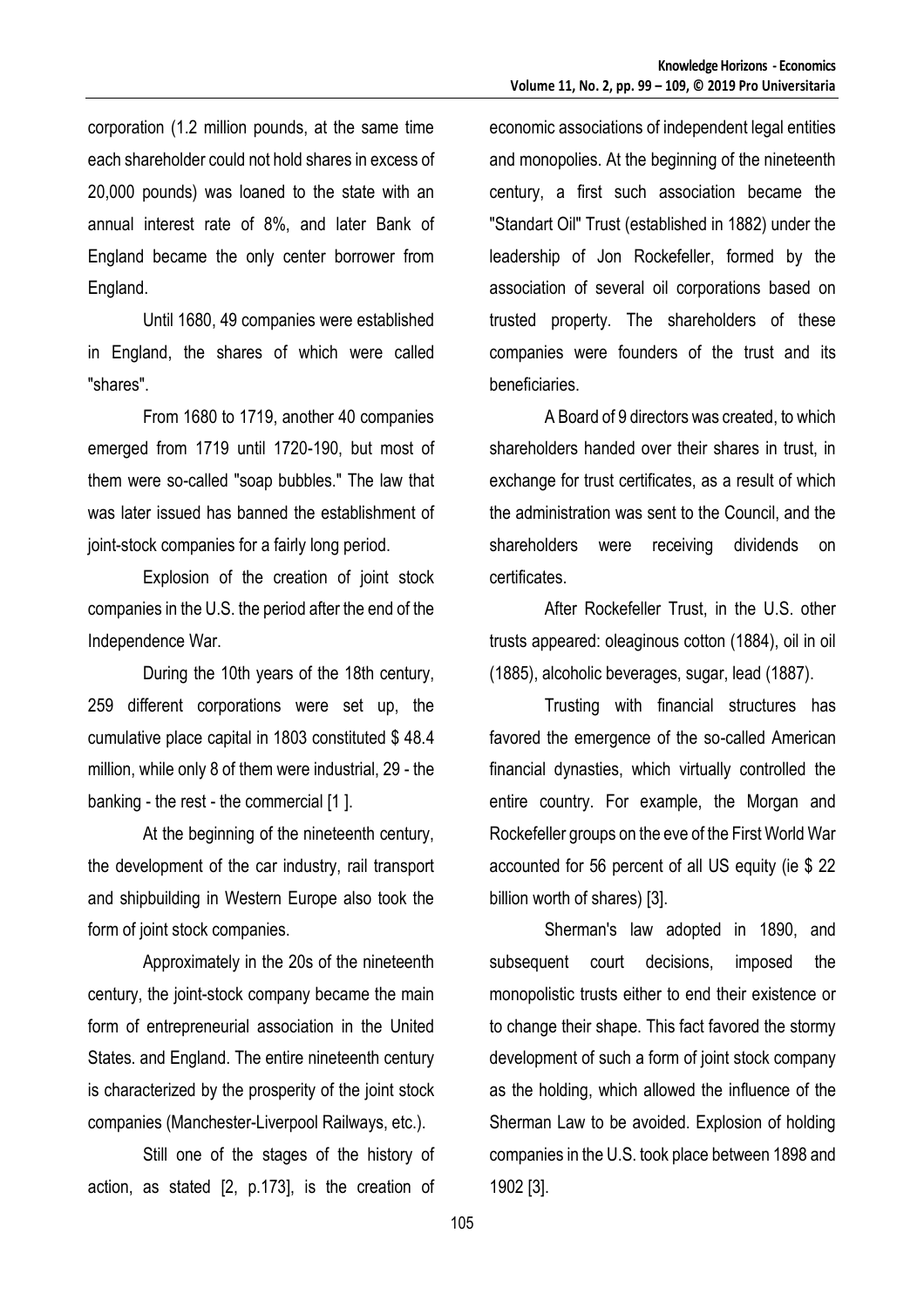Many joint-stock companies in this period have grown so much that they have begun to control certain branches of the industry and have since turned into transnational corporations.

In the twentieth century in Western Europe the wave of nationalization of joint stock companies expanded. For example, in England in the 1940s, with the coming of power of the laborers, the coal industry, transport, metallurgy, telecommunications, and a number of other branches were nationalized.

Under the leadership of Margaret Thatcher, in the late 1970s, early 1980s, most of the joint stock companies, nationalized in the 1940s, were privatized.

Written sources of Romanian law highlight in the middle of the seventeenth century the first references to associations of persons for the exploitation of a common fund [6]. It is noted, so book Romanian teaching the rites of the king (1646) in Moldova, Rule big or Correction Law (1652) in Country Romanian and Corpus Juris Hungaria diets Transylvanian collections acts (Approbatae Constitutiones and Compilatae Constitutiones) privileges royal, Statutes, Leopoldina Diploma (1691), in Transylvania. The Feudal Law in Wallachia and Moldavia considered some lucrative collectivities as subjects of rights and obligations, such as craftsmen and merchant brothers and merchants. Such collective issues of rights and obligations have arisen through the will of their members or state authority.

The legalization of Caragea (1818), adopted in Wallachia, recognized the legal entities under the name of societies, which were divided into large and small. The methods of association were provided with term and without term, with or without equal contribution, in cash or in kind, with equal or unequal participation in the win. In Transylvania, commercial companies operated in the seventeenth century (Sibiu and Brasov) [6].

The modern age requires the reestablishment of the existing regulations in the three Romanian countries. They introduce an organized law regime and create for the first time commercial law institutions, such as: business facts, including commercial companies (settlement) between bankers, traders and traders, as well as specialized commercial courts [8].

The continuous development of the Romanian economic activity, the progress of the commercial operations required the adaptation of the commercial regulation to the new commercial law relations. Between 1883 and 1887, the first Romanian Commercial Code was conceived and realized. This code was taken almost entirely by the Italian Commercial Code of 1882, thus taking over the forms of commercial companies governed by that code, namely: the collective company, the limited partnership, the anonymous (joint stock) company and the limited share.

In Transylvania, the application of Austrian trade law is noted, between 1863 and 1880, the German Commercial Code applies.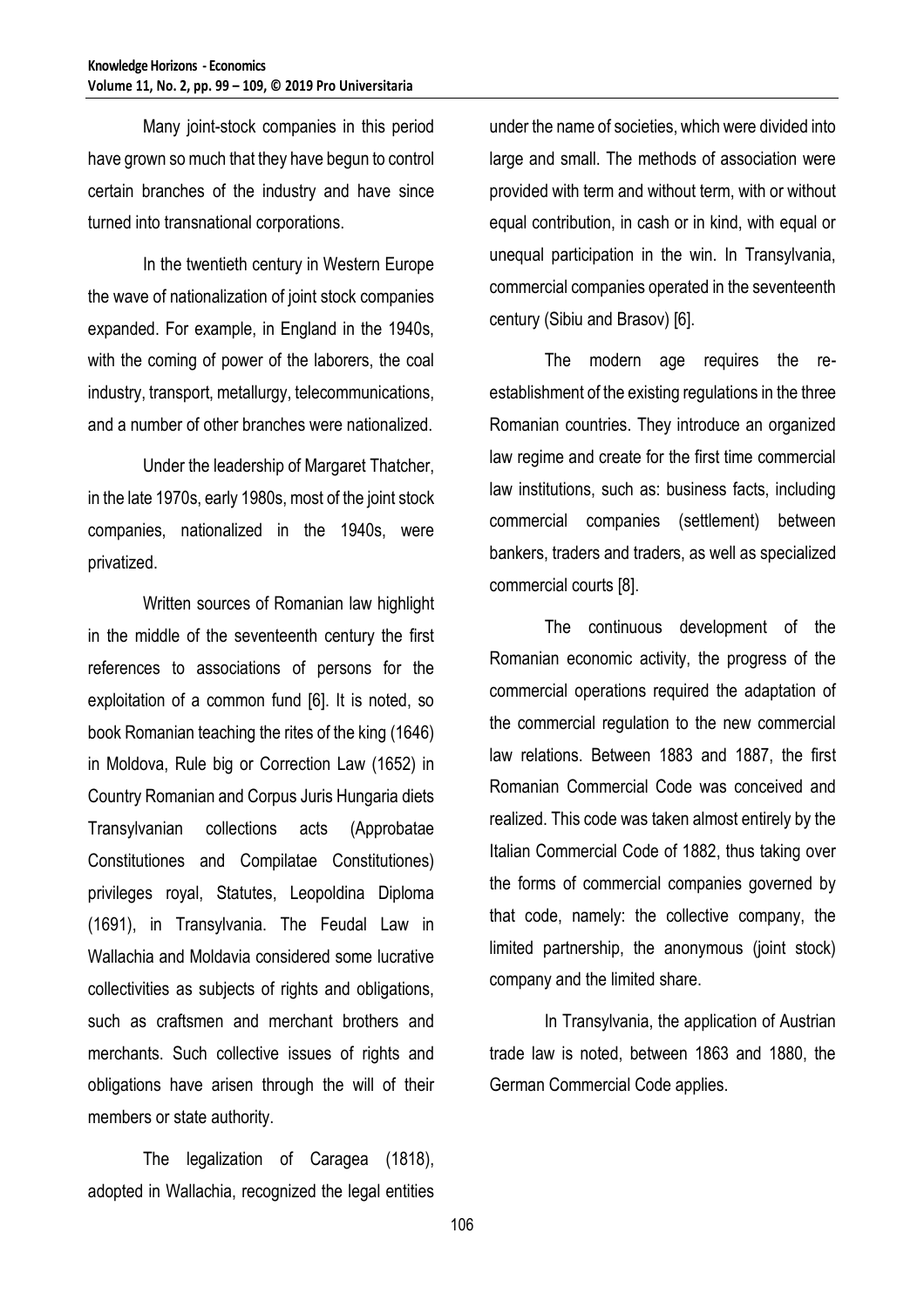|                      | The            | Legal   | Limited   | Centralized    | Free transmission of |
|----------------------|----------------|---------|-----------|----------------|----------------------|
|                      | occurrence /   | status  | Liability | administration | shares               |
|                      | where $/$      |         |           |                |                      |
| Simple companies     | VIII-VI until  | missing | missing   | missing        | missing              |
| and complete (not    | our era /      |         |           |                |                      |
| legal persons        | Ancient        |         |           |                |                      |
|                      | Greece today   |         |           |                |                      |
| Limited              | Year 976 /     | missing |           |                |                      |
| partnerships (not    | Venice/ today  |         | partial   | partial        | missing              |
| legal persons)       |                |         |           |                |                      |
| Companies            | New era/       | exist   | missing   | exist          | exist                |
| complete - legal     | Western        |         |           |                |                      |
| persons              | Europe / early |         |           |                |                      |
|                      | sec. XVIII     |         |           |                |                      |
| Limited              | New era /      | exist   | partial   | partial        | exist                |
| partnerships - legal | Western        |         |           |                |                      |
| entities             | Europe / early |         |           |                |                      |
|                      | sec. XVIII     |         |           |                |                      |
| Limited liability    | Year 1892 /    | exist   | exist     | exist          | missing              |
| company              | Germany /      |         |           |                |                      |
|                      | today          |         |           |                |                      |
| Joint Stock          | XVII century / | exist   | exist     | exist          | exist                |
| Companies            | Western        |         |           |                |                      |
| (corporations)       | Europe /       |         |           |                |                      |
|                      | beginning of   |         |           |                |                      |
|                      | the sec. XIX   |         |           |                |                      |

Table 1. Historical bases of the emergence of corporate governance [24], [31]

Source – [4] [5]

Under this legal regime, between the years 1892-1913, a number of 25 commercial companies and 148 banks (commercial companies, credit and economic institutions) were established which together brought economic benefits to the Romanians in Transylvania, stimulating the spirit of economy and enterprise [8].

So by making a total of research in this paragraph, I would like to focus the results of the paper on the following key conclusions. To look specifically at the stages of the emergence of corporate governance elements, we analyze Table 1.

## **8. CONCLUSIONS**

The emergence and development of the corporate form of administration took place within the evolution of the entrepreneurial associations. Elements of corporate management have already emerged in the form of an entrepreneurial association such as limited companies, without the formation of the legal person, in the 12th century. All the features of corporate management have been embodied in the joint stock company as a superior form of entrepreneurial associations. The first joint stock companies appeared in the seventeenth century, roughly in the 20th of the nineteenth century, the joint stock company became the main form of entrepreneurial associations in the United States. and England.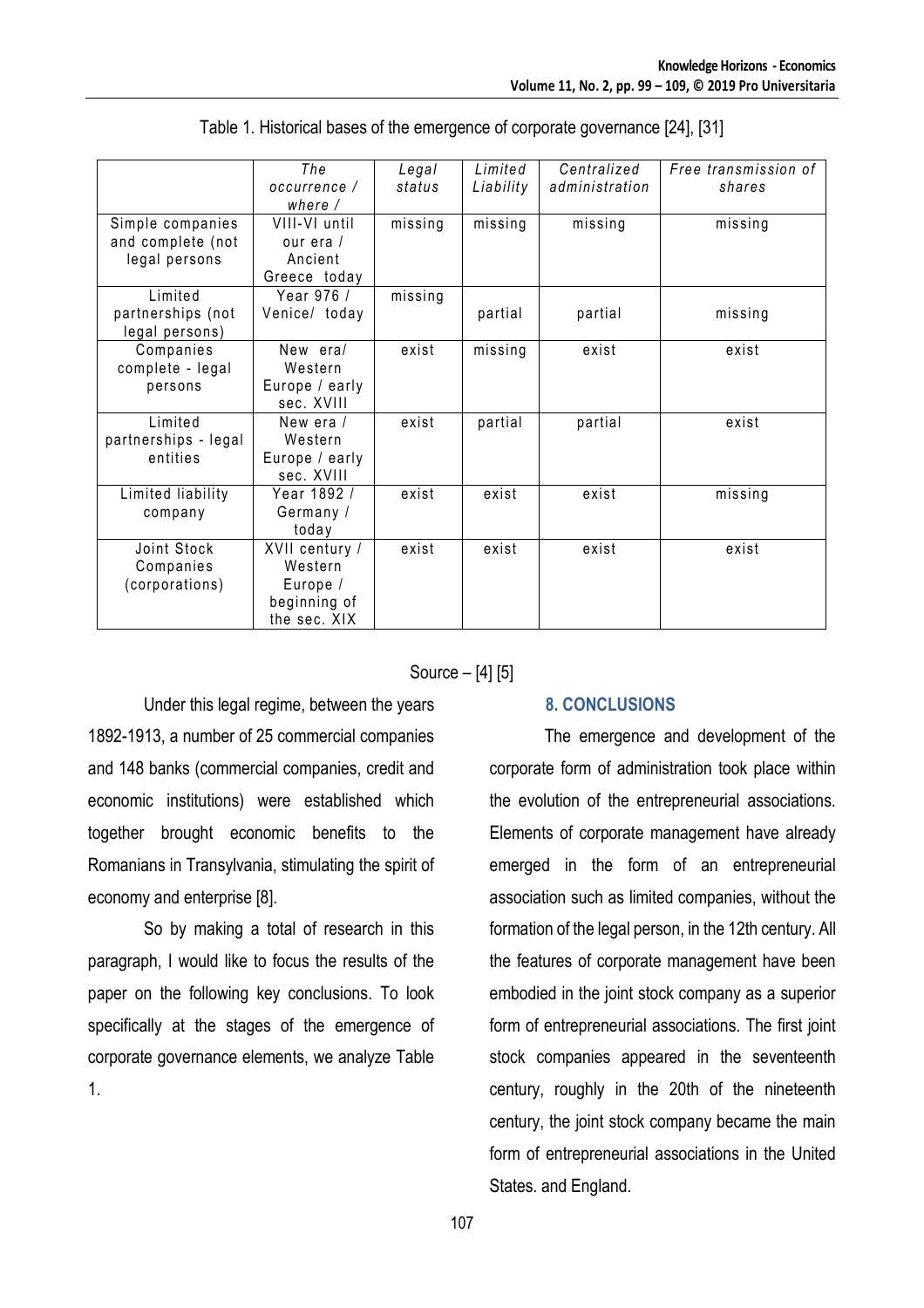Speaking about the prospects for the development of entrepreneurial forms of associations, it is necessary to note that, in the author's opinion, the form of action in the future will be the highest form. This assumption is also supported by practice since, after the emergence of the joint stock company, the following form at the historical development stage became the limited liability company, which is not the complication, but the simplification of the form of organization of the joint stock company. Another cause, in connection with which we assume that other more simplified forms of entrepreneurial associations will not occur, is the constantly increasing role of the various forms of corporate entrepreneurial associations. They allow for integrated structures with the necessary legal characteristics.

## **REFERENCES**

- [1] Ackoff R. L. *Creating the Corporate Future Plan or Be Planned for*, New York, John Wiley & Sons, 1981.
- **[2]** Andrei, C. L.,. *Economie europeană [Europeen economy]*. Bucureşti: Editura Economică, 2009.
- [3] Birkinshaw, J. M.., *Future of the multinational compan,y*. Chichester: John Wiley & Sons. Ltd; 2003.
- [4] Bocănete Oana**,** *Specificul formării relaţiilor corporative în România* [*The specific of the formation of corporate relations in Romania*], ]n"Studii Economice" An.5, nr. 3-4, (decembrie)/2011, ULIM, 2011.
- [5] Bocănete Oana, "Clarificări conceptuale ale managementului corporativ", Revistă ştiinţifică

"Studii Economice", An.4, nr. 1-2, (iunie)/2010, ULIM, 2010.

- [6] Byrne, J. A., *The Horisontal Corporation*,. Business Week, no. 20, (December), 2003.
- [7] Caves, R., *Multinational Enterprise and Economic Analysis*. Cambridge University Press, 1998.
- [8] Creţoiu, Gh.,, V. Cornescu, I. Bucur, *Economie*. Bucureşti: Editura ALL BECK, 2003.
- [9] Dragomirescu, S., *Controlul de gestiune coordonator al organizaţiilor descentralizate [Management control - coordinator of decentralized organizations]*, în Convergenta economica si rolul cunoasterii in condițiile integrării in Uniunea Europeană, Iasi: Editura Universităţii "Alexandru Ioan Cuza", 2008.
- [10] Dunning, J. H., *Multinational Enterprises and the Global Economy*, UK: Edward Elgar Publishing, 2008..
- [11] Earle, J. S.,, A. Telegdy,. *The Results of 'Mass Privatization' in Romania*, *A First Empirical Study*, în The Economics of Transition, Vol. 6/2, 1998.
- [12] Florea, L., *Globalizare şi securitate economică,*. Iaşi: Editura Lumen, 2007.
- [13] Franks, J.,, C Mazer, *The Ownership and Control of German Corporations* (Mss), London Business School, 1994
- [14] Kotler Philip, L. , Fahey, S. Jatusripitak, *La concurrence totale*, Paris: Les Ed. d'Organisation, 1987
- ◆ [15] La Porta, R., F. López de Silanes, A. Shleifer, R. W. Vishny, *Investor Protection and Corporate Governance*. In "Journal of Financial Economics", 58 (1–2), 2000.